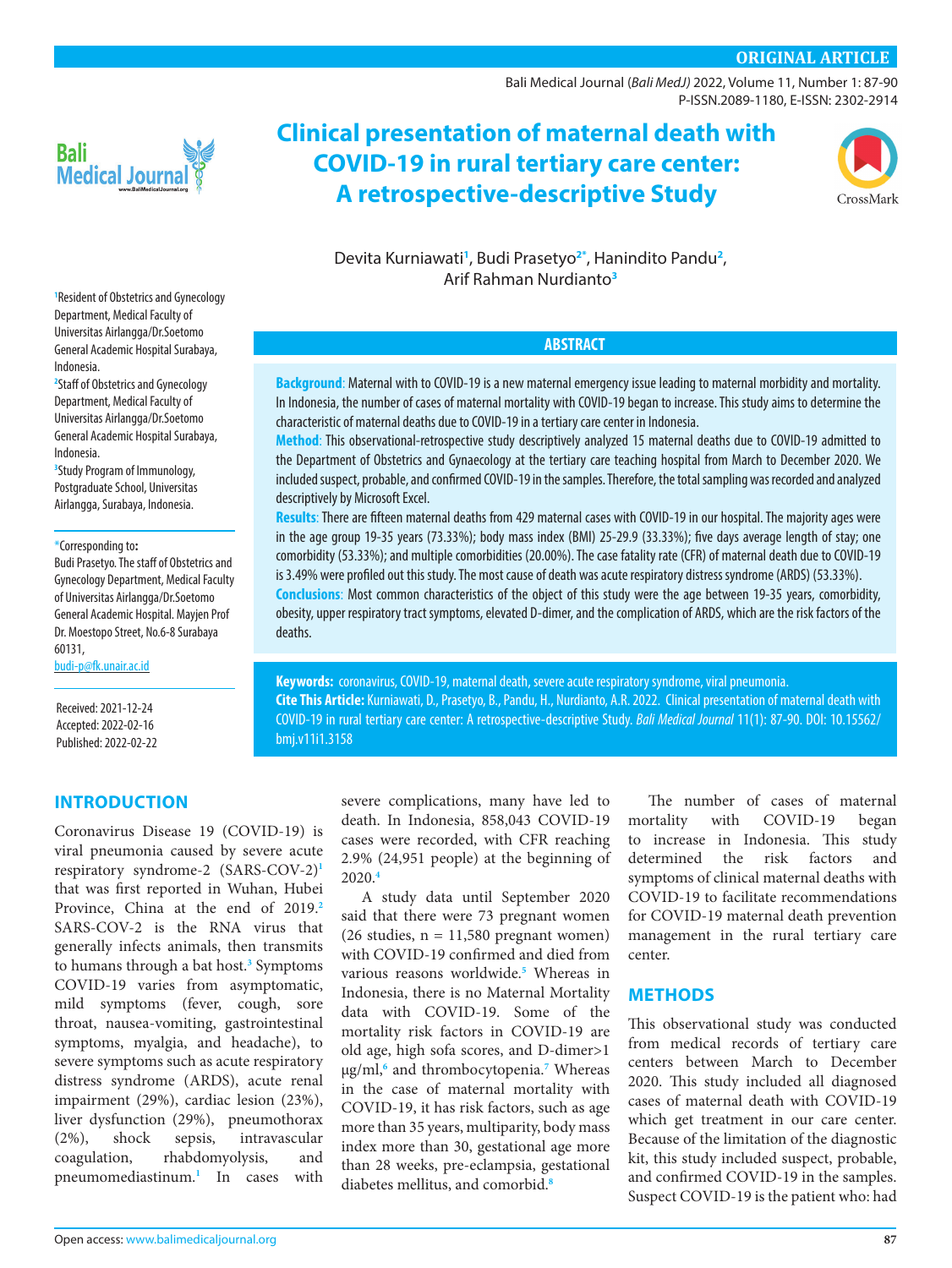upper respiratory tract infection (URTI) with a history of living in or traveling from local transmission area on the last fourteen days; or URTI with a history of contact with COVID-19 patients on the last fourteen days; or severe URTI or severe pneumonia that need hospital care. Probable COVID-19 is the patient who had heavy URTI, ARDS, or death with not yet been confirmed by reverse transcriptionpolymerase chain reaction (RT-PCR) test. Confirmed COVID-19 is the patient who had confirmed the RT-PCR test.

We included parameters like: age; length of stay; ward of patient's care; COVID-19 status; gestational week; the domicile of the patients; parity; body mass index; comorbid; symptoms of the patients when arriving; cause of death; and complication (such as D dimer value and ARDS status) are analyzed in maternal death due to COVID-19. The small dataset size meant that it was not possible to avoid bias. Therefore, the total sampling was recorded and analyzed descriptively. We recorded and analyzed the data in Microsoft Excel.

#### **RESULTS**

This study was obtained 1,217 obstetric patients and 429 (35.2%) from that are maternal with COVID-19 (suspect, probable, and confirmed). Maternal deaths due to COVID-19 were 15 cases (1%) (suspect  $n=1$ ; probable  $n=5$ ; confirmed n=9). Maternal deaths due to various causes of death caused as many as 36 cases. Based on that data, CFR of maternal death due to COVID-19 was 3.49%, and the CFR of maternal death due to variations caused was 4.56% (**[Figure 1](#page-2-1)**).

The average length of stay maternal death due to COVID-19 was five days, the shortest was one day, and the longest was eleven days. Most of them have died in the care of the intensive ward  $(n=11)$ . The age distributions were aged 19-35 years (n=11); below 19 years (n=1); above 35 years (n=3). Some of the patients had antenatal care more than once. The average was 5.4 visits. From that, obstetrician antenatal care was 42 times, and midwife or general practitioner was 38 times.

All of the patients with maternal death due to COVID-19 were in the third trimester (29 weeks n=2; 32 weeks n=1; 34 weeks n=2; 35 weeks n=3; 36 weeks n=1; 37 weeks n=4). Most of them were multiparity (5-parities n=1; 4-parities n=2; 3-parities n=2; 2-parities n=6), then the nulliparity n=4).

The BMI between them was mostly overweight and obese (underweight n= 2; normal n=3; overweight n=3; obese class 1  $n=5$ ; obese class 2 n=1; obese class 3 n=1). Four patients had no comorbidity, three patients with two comorbidities.

The symptoms, when arrived at the emergency unit are cough (n=14), dyspnea  $(n=14)$ , fever  $(n=9)$ , pneumonia  $(n=8)$ , and one patient with no symptoms at all. After days of care, they developed into some complications, they are gastrointestinal symptoms (n=2), central nervous system (n=1), primary cardiac arrest (n=2), MODS (n=8), hypercoagulopathy  $(n=7)$ , ARDS  $(n=11)$ , acute renal failure (n=6). The cause of maternal deaths due to COVID-19 in this study are ARDS (n=8), MODS (n=2), cardiogenic shock (n=1), septic shock (n=3), and severe preeclampsia (n=1) **[\(Table 1](#page-1-0)**).

#### **DISCUSSION**

This study analyzed 15 maternal deaths from 429 maternal cases with COVID-19 in our hospital. Analysis of risk factors and clinical presentation were done. The majority ages (73.33%) were in the age group 19-35 years; majority BMI 25-29.9 (33.33%); the average length of stay was 5 days; one comorbidity (53.33%); and multiple comorbidities (20.00%) were obtained.

In this study, the CFR of maternal death due to COVID-19 is 3.49% then will predict it increases at the older age. A study said that CFR in group 20-29 years (0.2%), age 50-59 years (1.3%), and above 80 years (15.6%). The average age is lower than that of a previous meta-analysis study by Allotey said that maternal deaths due to COVID-19 are related to age above

<span id="page-1-0"></span>**Table 1. The characteristics of maternal death due to COVID-19 cases**

| <b>Patients</b> | age>35 years             | $BMI \geq 30$            | comorbidity 1          | comorbidity 2            | D-dimer >1ug/mL | <b>ARDS</b>              |
|-----------------|--------------------------|--------------------------|------------------------|--------------------------|-----------------|--------------------------|
| 1               |                          | yes                      | chronic hypertension   | Obesity                  | yes             | Yes                      |
| $\overline{2}$  | $\qquad \qquad =$        | $\overline{\phantom{a}}$ |                        | $\overline{\phantom{a}}$ | yes             |                          |
| 3               |                          |                          | pulmonary tuberculosis | -                        | yes             | Ξ.                       |
| 4               | yes                      | $\overline{\phantom{a}}$ |                        | $\overline{\phantom{a}}$ | N/A             | Yes                      |
| 5               | $\overline{\phantom{a}}$ |                          | severe pre-eclampsia   |                          | N/A             | Yes                      |
| 6               | $\overline{\phantom{a}}$ |                          | severe pre-eclampsia   | $\overline{\phantom{a}}$ | yes             | $\overline{\phantom{a}}$ |
| 7               |                          | yes                      | obesity                | $\overline{\phantom{a}}$ | yes             | Yes                      |
| 8               | yes                      | yes                      | obesity                | $\overline{\phantom{a}}$ | yes             | Yes                      |
| 9               |                          | yes                      | diabetes mellitus      | $\qquad \qquad -$        | yes             | Yes                      |
| 10              | ۰                        | $\overline{\phantom{a}}$ |                        | $\overline{\phantom{a}}$ | N/A             | Yes                      |
| 11              |                          | yes                      | obesity                |                          | yes             | Yes                      |
| 12              | yes                      | yes                      | obesity                | severe pre-<br>eclampsia | N/A             | Yes                      |
| 13              |                          |                          |                        | $\sim$                   | N/A             | Yes                      |
| 14              | $\overline{\phantom{a}}$ | yes                      | obesity                | severe pre-<br>eclampsia | yes             | Yes                      |
| 15              | $\overline{\phantom{a}}$ | $\overline{\phantom{m}}$ | breast cancer          | $\overline{\phantom{a}}$ | N/A             | Yes                      |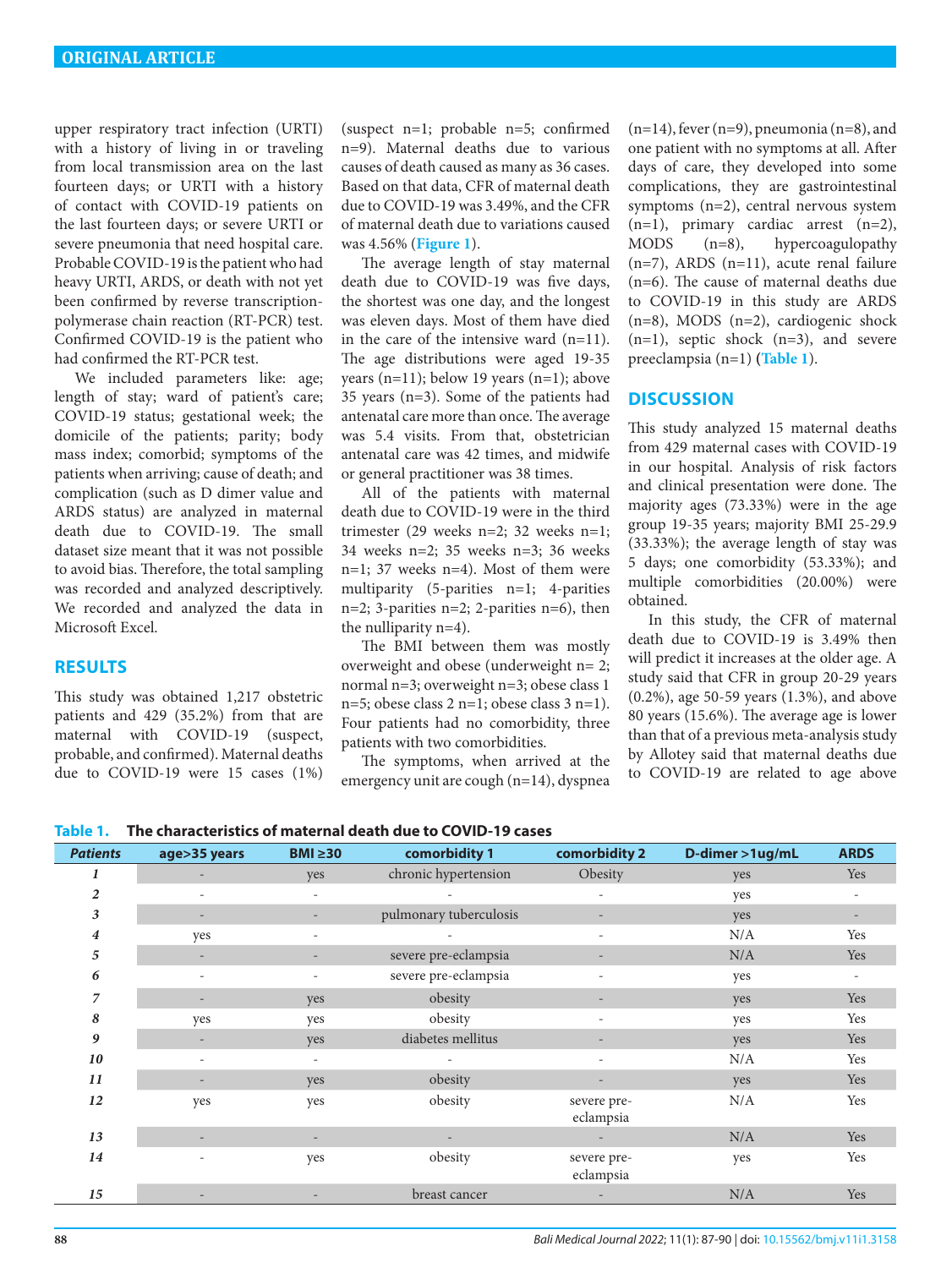

<span id="page-2-1"></span>**Figure 1.** The number of maternal patients with COVID 19 and the maternal deaths due to COVID 19 each week

35 years (OR 1.1), BMI more than 30 (OR 2.57), and comorbidities of diabetes mellitus (OR 6.63) and hypertension (OR 3.38).**[8](#page-3-6)**

A study said that the three highest CFR of COVID-19 with comorbidity are cardiovascular (10.5%), diabetes mellitus (7.3%), chronic pulmonary diseases (6.3%), and hypertension (6%). High D dimer level (above 1  $\mu$ /mL) is related to the deaths (OR 18,4).**[9](#page-3-7)** This also accords with this study that 6 of 15 deaths with a high level of D dimer. In pregnancy, hypercoagulability physiology then compounds the risk of maternal death with SARS-CoV-2 infection. Angiotensin coenzyme-2 (ACE-2) receptors also increase the physiology of pregnancy, which makes SARS-CoV-2 easier to infect pregnant women.

ARDS and comorbidity are the risk factor of COVID-19 death in general cases.**[10](#page-3-8)** The length of stay in this study was shorter than another study that said four until fifty-three days, and the survived patients are between four and twenty-one days.**[11](#page-3-9)** Parity is not related to maternal death due to COVID-19 in this study. It is contrary to a study that said parity below four decreases the risk of maternal mortality (OR 0.25) without COVID-19.**[12](#page-3-10)**

Pregnant women are a vulnerable group to infection, especially COVID-19 due to changes in the physiology of the body, immune response mechanisms in the body, and changes in immunity from the direction of 7 Th1 towards Th2.**[13](#page-3-11)** This stimulates lymphocyte cells producing

anti-inflammatory cytokines such as IL-4, IL-10, IL-13, and 15 TGFβ. This cytokine causes pregnant women to be more susceptible to infection, including SARS-CoV-2. In pregnant women who have had SARS-CoV2 infection, there is an increase in pro-inflammatory cytokines, namely IL-6, IL-12, IL-1β, and IFNγ, which cause lung damage.**[14](#page-3-12)** The height of IL-6 accompanied by high D-dimer causes hypercoagulability state that can cause systemic blood vessel thrombosis that can lead to death and heart disorders.**[15](#page-3-13)**

Severe COVID-19 infections were found by cytokine storms, characterized by an increase in IL-2, IL-7, IL-10, granulocyte-colony factor stimulating, Interferon alpha-inducible Protein 10 (IFNα-IP10) and TNFα. Cytokine storm is also aggravated by comorbid disease in pregnant women with diabetes mellitus, tuberculosis, and pre-eclampsia.**[14](#page-3-12)** When COVID-19 enters the cell, ACE2 is broken down by ADAM Metallopeptidase Domain 17 (ADAM17) in the cytoplasm. This decrease in ACE2 increases alveoli injury and pulmonary permeability due to the conversion of Angiotensin I to Angiotensin 2, a negative regulator of the renin-angiotensin pathway. Angiotensin II will trigger the formation of Angiotensin II Type I receptor (AT1R), resulting in lung damage indicated by respiratory distress in pregnant women.**[16](#page-3-14)** Another possibility is that COVID-19 infection in cells also causes ca2+ influx, caspase activation, ROS production, and mitochondrial damage that will stimulate the change of pro-IL-

1β to IL-1β, which will later stimulate the production of pro-inflammatory cytokines and worsen pre-eclampsia in patients.**[14](#page-3-12)**

The main weakness of this study was the bias of samples because the diagnostic kit limitation leads to the criteria included being too broad (including the suspect and probable case in total samples). A cross-regional study now needs to involve all the maternal deaths due to COVID-19 cases for samples sufficiency. While setting apart that condition, this study provides a small snapshot of the profile of maternal mortality due to COVID-19 in a care center in Indonesia. Diagnostic kits (imaging and the RT-PCR test) to confirm the disease should be established in every care center for better output.

#### **CONCLUSIONS**

We found that the age between 19-35 years, comorbidity, obesity, upper respiratory tract symptoms, elevated D-dimer, and the most complication is ARDS, are the risk factors of the deaths.

#### **DISCLOSURE**

#### **AUTHOR CONTRIBUTION**

DK as the first author and researcher; BP as a researcher; HP as a researcher; ARN as journal preparator and editor.

## **ETHICAL CONSIDERATION**

The Dr. Soetomo Ethic Health Research Committee has approved this study with a letter-number: 0605/LOE/301.4.2/ IX/2021.

# **SOURCE OF FUNDINGS**

none of funding

#### **CONFLICT OF INTEREST**

The authors stated that there is no conflict of interest

#### **REFERENCES**

<span id="page-2-0"></span>1. Coronaviridae Study Group of the International Committee on Taxonomy of Viruses. The species Severe acute respiratory syndromerelated coronavirus: classifying 2019-nCoV and naming it SARS-CoV-2. *Nat Microbiol*. 2020/03/02. 2020;5(4):536–44. Available from: <https://pubmed.ncbi.nlm.nih.gov/32123347>